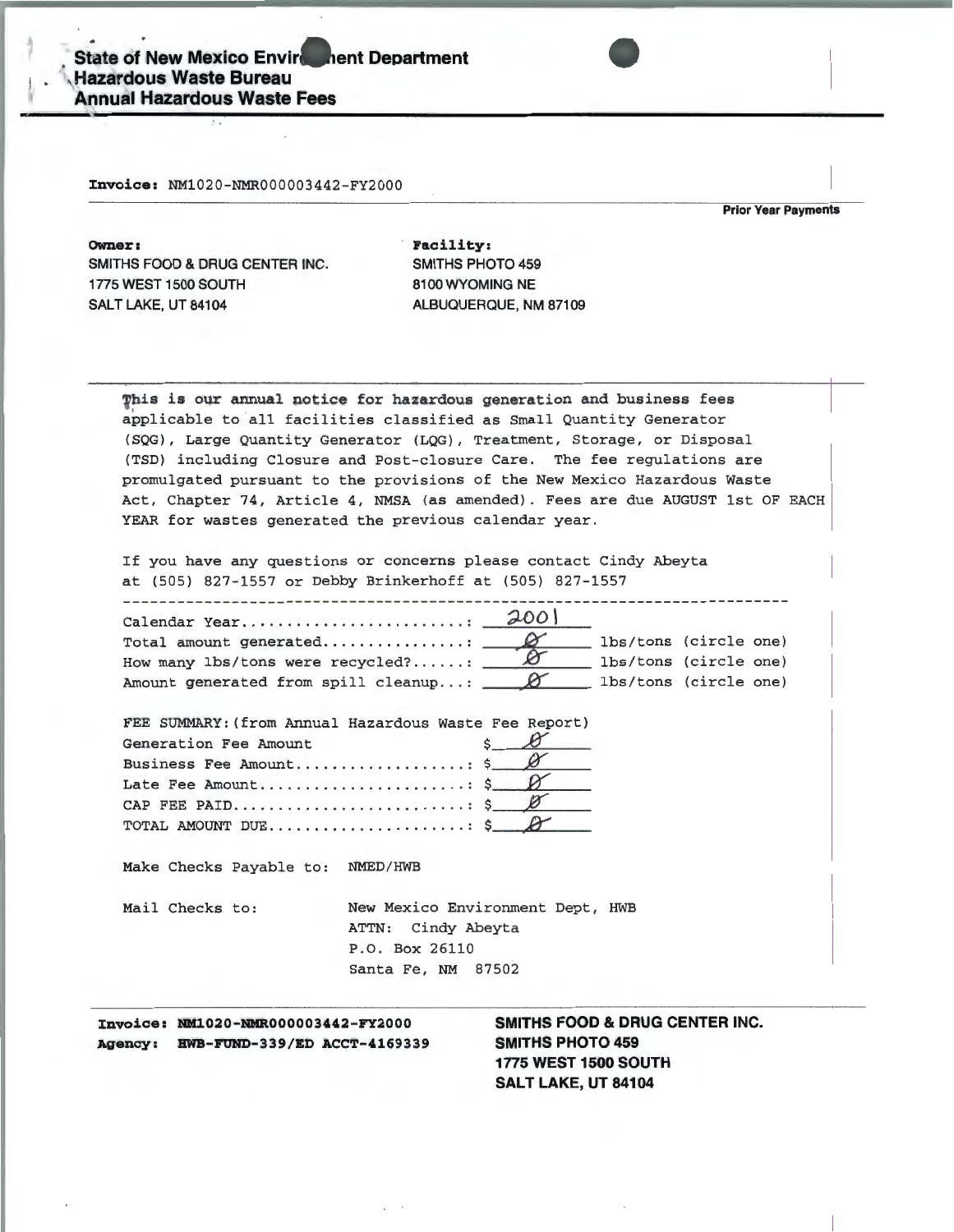## NEW MEXICO ENVIRONMENT DEPARTMENT **HAZARDOUS WASTE BUREAU** ANNUAL HAZARDOUS WASTE FEE REPORT

### Note: Complete and return this report with your invoice and payment

ECTIONS **TACHUE BE INFORMATION AND HOUWIHAL ANTON** 

| <b>Facility Name:</b>    | Smith's Food & Drug Photo Lab #459                          |
|--------------------------|-------------------------------------------------------------|
|                          | EPA Identification Number: NMR000008442 Phone: 505-857-9728 |
| <b>Facility Address:</b> | 8100 Wuoming NE                                             |
|                          | Albuguerave, NM 87109                                       |
| <b>Mailing Address:</b>  | 1775'<br>1500 s.                                            |
|                          | $SLC_{n-1}$<br>UT 84104                                     |
| <b>Facility Contact:</b> | Mary Ann Helm                                               |
| <b>Title:</b>            | Lab Manager #459<br>Photo                                   |
|                          |                                                             |

The New Mexico Hazardous Waste Generator Fees are comprised of two parts, a Business Fee and a Generation Fee. The Business Fee is determined by your generator status and the Generation Fee is determined by the amount of non-recycled hazardous waste, which is generated by the facility. It is important to note that your generator status is determined by adding the recycled and non-recycled hazardous waste generated by your facility each month.

# **GENERATOR STATUS:**

- If you generate 220 lbs. (100 kg.) or less of hazardous waste (recycle and non-recycled)  $\leq$ per month, you are a Conditionally Exempt Small Quantity Generator (CESQG).
- If you generate more than 220 lbs. (100 kg.) but less that 2,200 lbs. (1000 kg.) of hazardous waste (recycled and non-recycled) per month, you are a Small Quantity Generator (SQG).
- If you generate more than 2,200 lbs. (1000 kg.) of hazardous waste (recycled and nonrecycled) per month, you are a Large Quantity Generator (LQG).

IF YOU GENERATED SOG OR LOG QUANTITIES IN ANY CALENDAR NOTE: MONTH, THAT IS YOUR GENERATOR STATUS FOR THE CALENDAR YEAR **COMPLETE SECTION II TO DETERMINE YOUR GENERATOR STATUS AND GENERATION FEE.** IF YOU ARE A CESOG, YOU DO NOT OWE ANY FEES. PLEASE COMPLETE THIS FORM AND RETURN TO OUR OFFICE.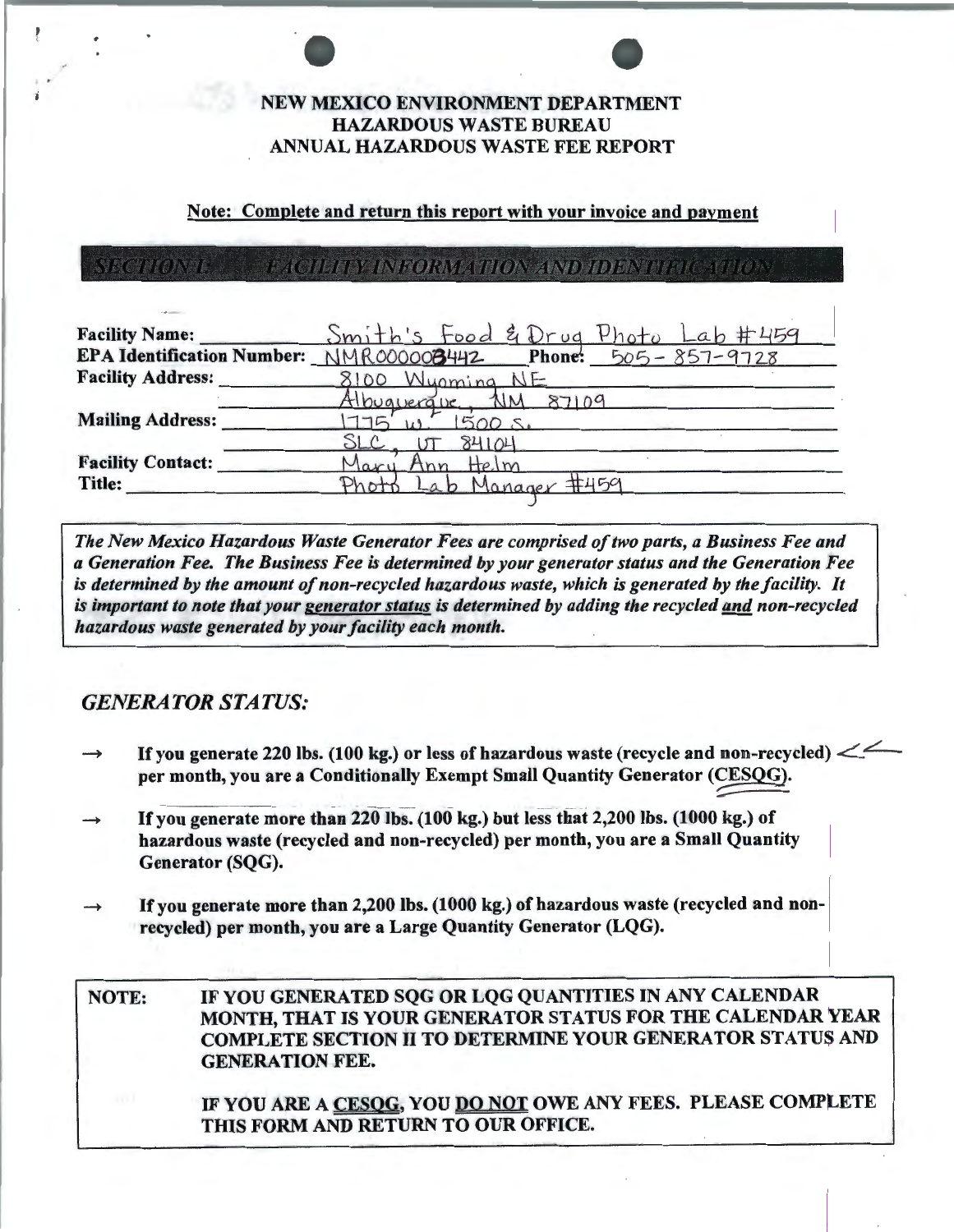WAYOZU CIBINDICATHOING ZHACIOLATHOINS

To calculate the annual generation, use the schedule below. Enter the total amount of hazardous Waste generated per month and then subract the amount of recycled hazardous waste per month. The difference is the amount of non-recycled hazardous waste for which you owe a fee.

| <b>Month</b>     | <b>Total Hazardous Waste</b> | <b>Recycled</b> | <b>Non-Recycled</b> |
|------------------|------------------------------|-----------------|---------------------|
| <b>January</b>   |                              |                 |                     |
| <b>February</b>  |                              |                 |                     |
| <b>March</b>     |                              |                 |                     |
| <b>April</b>     |                              |                 |                     |
| <b>May</b>       |                              |                 |                     |
| June             |                              |                 |                     |
| July             |                              |                 |                     |
| <b>August</b>    |                              |                 |                     |
| <b>September</b> |                              |                 |                     |
| <b>October</b>   |                              |                 |                     |
| November         |                              |                 |                     |
| <b>December</b>  |                              |                 |                     |
|                  |                              |                 |                     |

## TOTALS

**SECTION II:** 

#### ANNUAL GENERATION PEER

1. Small Quantity Generators shall pay the following fees based on the average monthly amount of non-recycled hazardous waste generated. 上诉 199, 30%

|  |  | <b>Pounds per month</b> |  |  |
|--|--|-------------------------|--|--|
|  |  |                         |  |  |

enna bas hab gian stress that the sealt

vai.

Fee per year

Enter appropriate amount

=

**WELL MARKET** 

2. Large Quantity Generators at a site shall pay the following fees for non-recycled hazardous waste generated for the reporting year, if both hazardous waste and hazardous wastewater were generated at the site, the generator must determine the amounts for each to calculate the fee. Use the following fee schedules for these calculations.

a.  $$.01$  per pound of hazardous waste generated at the site.<br>lbs. for the reporting year X  $$.01 =$ 

b. \$.01 per ton for wastewater designated a hazardous waste solely because it exhibits a hazardous characteristic.

tons for the reporting year  $X$  \$.01 =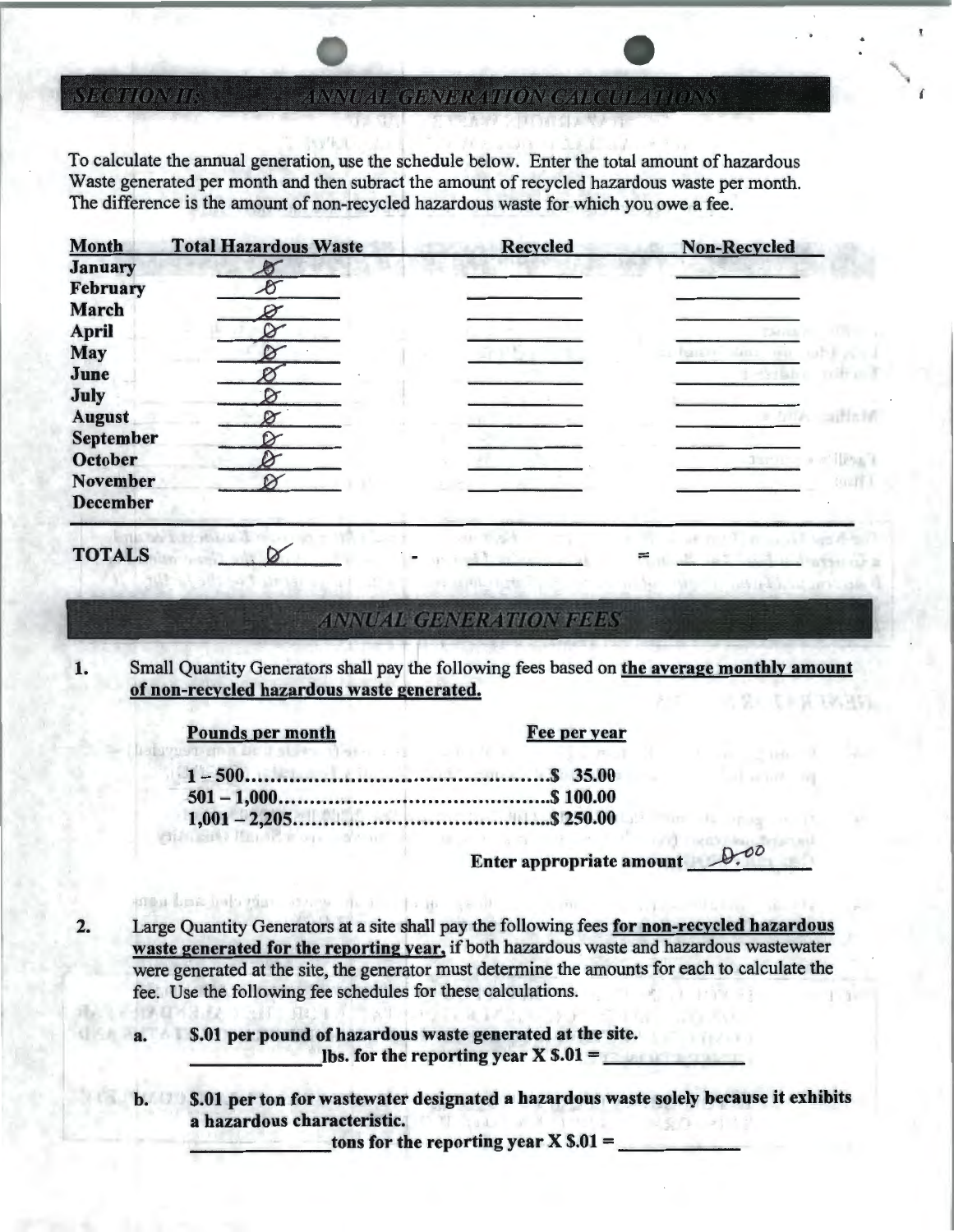CAP FEES: The aggregate amount of annual generation, imported waste compensating and business fees to be paid per person [as defined at 20 NMAC 4.3.107(B)(12) ] for any year based on this Part (20 NMAC4.3)shall be limited to:

/

-•

**One facili** ................................................................ \$35, **Two facilit** s ............................................................**.. \$50 000.00**  *Example : If your facility is*  $\Delta$ *treatment, storage and disposal facility and generates non-recyclable hazardous waste in amounts which will exceed a total fee greater than the amounts given in the above table, you only pay the*  $\mathbb{C}AP$  *fee indicated.* **SECTION III: BUSINESS FREES** Based on the generator status determined from Section II, check the appropriate category for this facility and pay the appropriate Business Ree. Conditional Exempt Small Quantity Generator............. \$ 0.00 200.00 THOMAN PANTOLIC PERS Fees owed for previous years are calculated the same as above and are then multiplied by 1%. This amount is multiplied by the number of months that fee is past due: Calculated Fee x  $1\%$  x Number of months past due= Late Fee Example:  $$235 \times .01 \times 10 \text{ months} = $23.50$ This late fee is added to the calculated fee and the administrative charge of \$100 for the total back fee owed for that year:  $Calculated \tFee + Late \tFee + $100= Total \tPast Due \tFee$ Example:  $/$  \$253 + \$23.50 + \$100= \$358.50

If you are paying past due fees for multiple years, you pay the administrative charge one time only. The fees for each year are due on August 1<sup>st</sup> of the next year. Example: Fees for 1993 were due on August 1, 1994. Please calculate past due fees and enter them below: